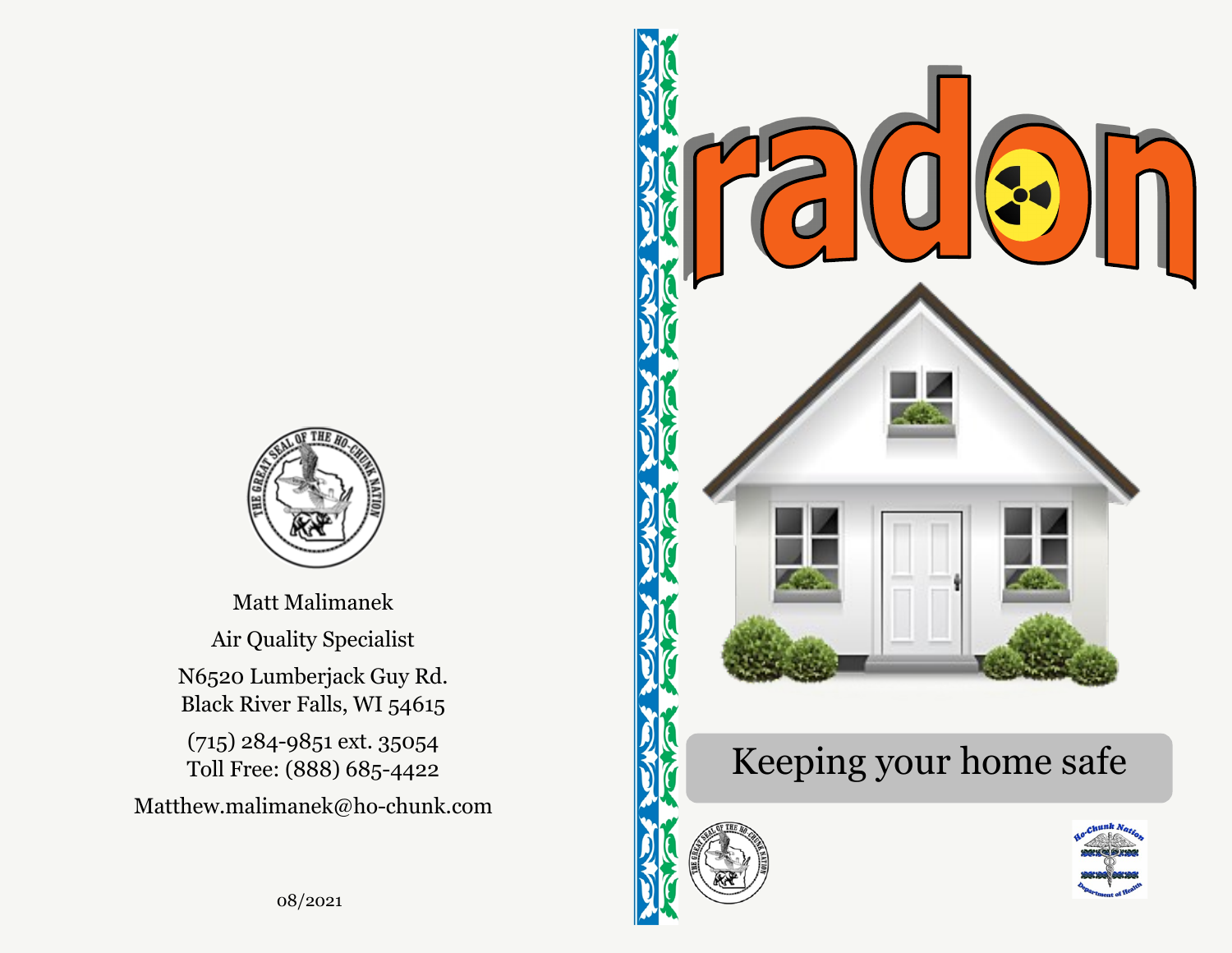# Radon is a cancer-causing, radioactive gas.

You can't see , smell or taste it, but it may be in your home. Radon comes from the natural breakdown of uranium in soil, rock, and water and gets into the air you breathe. Long-term exposure to radon can lead to lung cancer.

The Ho-Chunk Nation (HCN) Department of Health has created this guide to explain the health risks of radon and why it is important to get your home tested.

## **You will learn:**

- How you are exposed
- How to test for it
- What to do if you have radon

#### **Your Radon Contact:**

Matt Malimanek





- Mortar joints
- Open tops of block walls
- Loose fitting pipe penetrations
- Well water (not common)

## **How does radon enter a home?**

Radon comes from the soil. Soil is porous, so radon is able to move through the dirt and rocks into the air we breathe. This means that it is present everywhere. If it is allowed to be present in large amounts, radon becomes a health concern.

#### **Two things affect how much radon with build up in a home:**

**Pathways**– routes the gas uses to ender your home, anywhere an opening between the home and soil occurs

**Air Pressure**– the pressure between the inside of your home and outside soil is what helps draw radon into your home.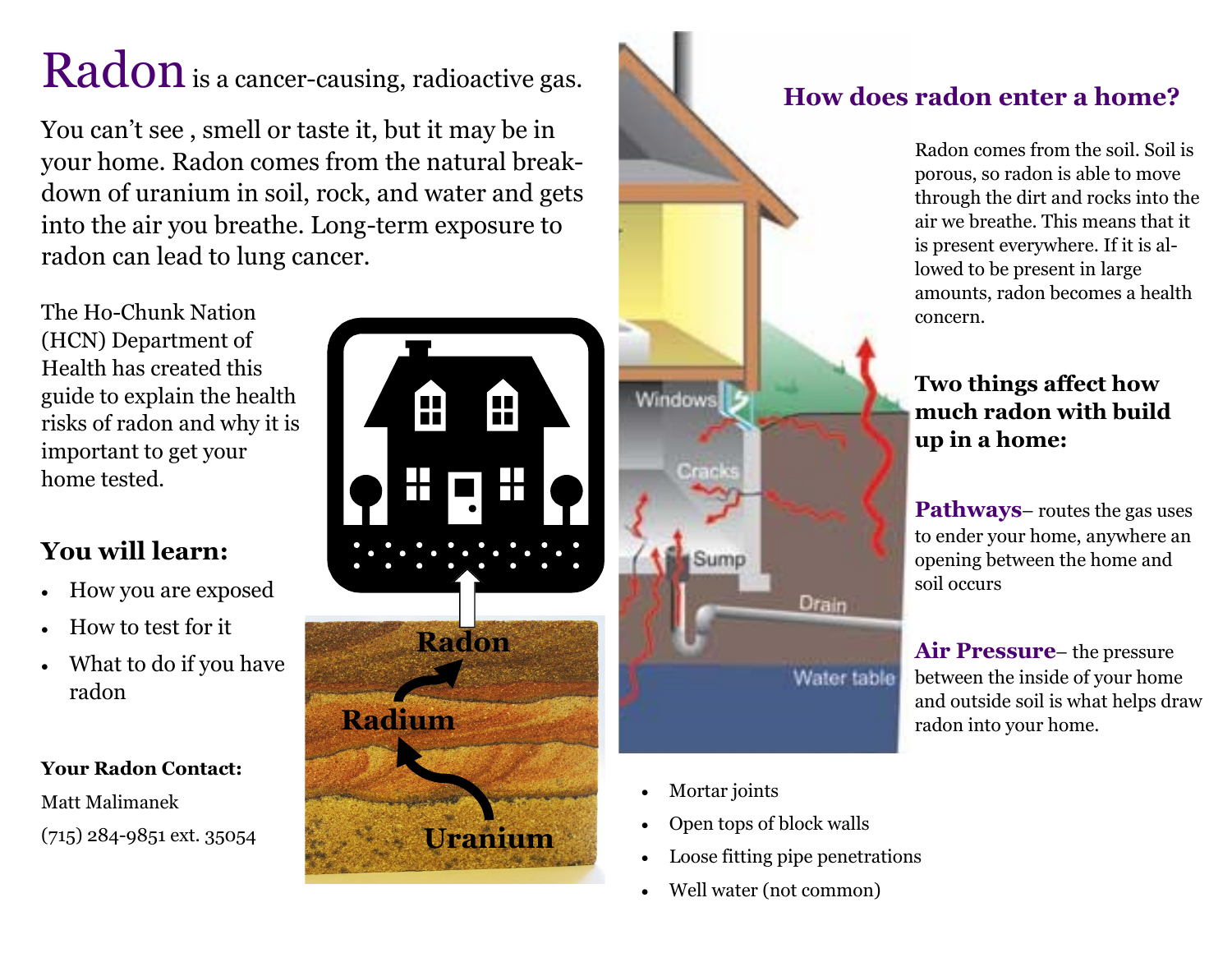

Ways of entering your home:

- Cracks in concrete slabs or blocks
- Spaces behind brick walls that rest on hollow-block foundations
- Floor-wall joints
- Exposed soil in crawl space

U.S. SURGEON GENERAL HEALTH ADVISORY "Indoor radon is the second-leading cause of lung cancer in the United States and breathing it over prolonged periods can present a significant health risk to families all over the country. It's important to know that this threat is completely preventable. Radon can be detected with a simple test and fixed through well-established venting techniques." January 2005

## **How do you test for radon?**

Radon testing services are offered through the air quality specialist at the Ho-Chunk Nation.

- Call Matt Malimanek at (715) 284-9851 ext. 35054
- Set up date to have test placed
- Test will be picked up in 48-96 hours and sent to laboratory for analysis.
- Tribal member will be contacted with results, by mail, 1-3 weeks later.
- $\bullet$  If results reveal levels higher than 4 pCi/l you will need to contact a contractor specialized in radon mitigation to start the process of radon reduction.
- Funding to install radon reduction systems is not available through the HCN Department of Health, but may be available to qualified members through other tribal and non-tribal sources.